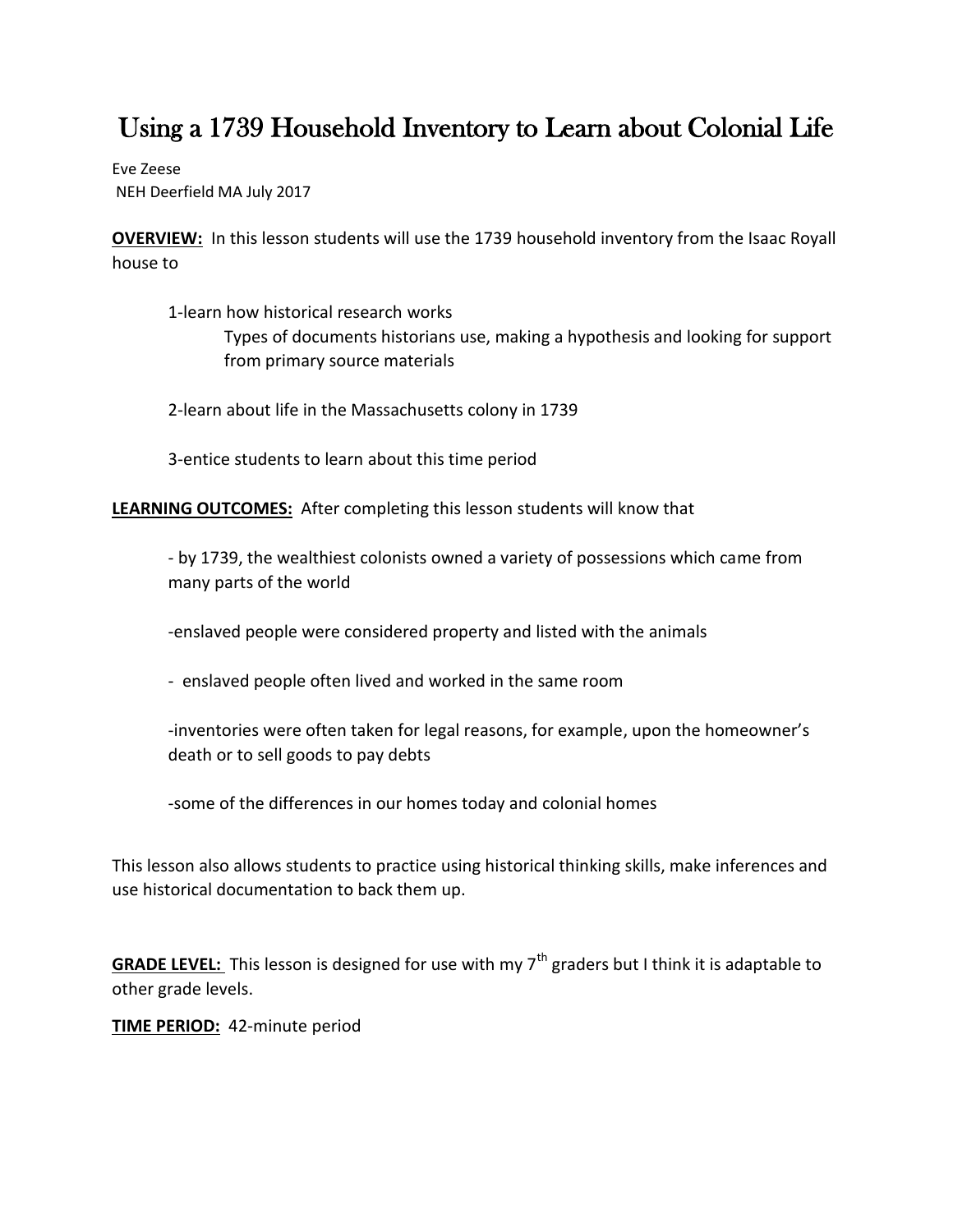## **STANDARDS:** Grade 7: Social Studies Practices

### **A. Gathering, Interpreting and Using Evidence**

5. Make inferences and draw general conclusions from evidence.

## **C. Comparison and Contextualization**

5. Connect historical developments to specific circumstances of time and place and to broader regional, national, or global processes.

**Classroom Set Up and Materials:** The classroom should be set up for the students to work in groups of 3. Materials should be provided for each group. In addition to the materials attached to this lesson you will need a copy of the 1739 Inventory of the Isaac Royall House.

### **PROCEDURES:**

**Anticipatory Set:** Students will be given a picture of a modern-day house which looks like it belongs to someone wealthy. They will be asked to brainstorm a quick inventory of the contents of the house by room and then we will have a quick share.

### **Activity:**

Ask students how they think the contents of a rich person's house in 1739 would be different than a rich person's house today. Have a quick class discussion. Explain that our guesses are similar to a historian's hypothesis. How might we find support for our hypothesis as to what would be contained in a colonial house inventory?

Pass out the 1739 inventory to students and have them compare it to their guesses/hypothesis. Explain to students that standards of spelling were different and that they should try to sound out words they don't recognize to infer their meaning.

Students work on the activity using the worksheet provided and the Isaac Royall House Inventory from 1739.

**Whole Class Discussion:** discuss what students have inferred and share out. Might be best to have each group report on a different section of the house and discuss as a whole class.

**Exit Ticket:** I found a modified type of exit ticket on google images, an exit tweet. I think that might be fun to use. Topics for the tweet could be things they found memorable or surprising or questions they still have.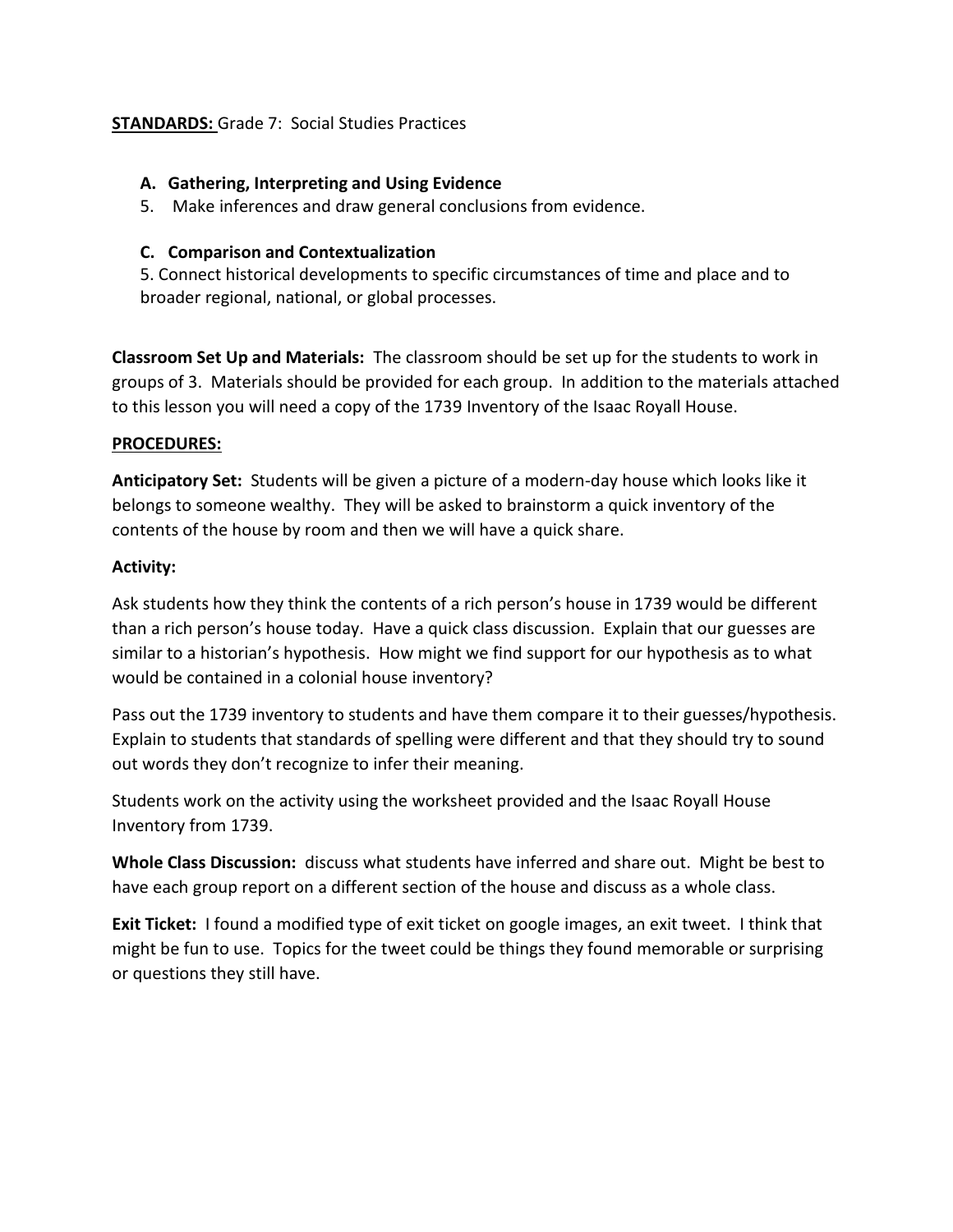#### **OPENING ASSIGNMENT**



Imagine that the family that lives in the above house has gone bankrupt (they've run out of money) and since they haven't been able to pay their bills, the places they owe money to are going to be allowed to sell all of their assets to raise the money to pay the debts.

The bankruptcy court has ordered that an inventory be taken of the property in the house and its approximate value so that it can be sold. What type of property would you expect to find on the inventory? List your ideas in the chart below by room:

| <b>Formal Living</b> | <b>Formal Dining</b> | Home Office | Family Room | Kitchen |
|----------------------|----------------------|-------------|-------------|---------|
| Room                 | Room                 |             |             |         |
|                      |                      |             |             |         |
|                      |                      |             |             |         |
|                      |                      |             |             |         |
|                      |                      |             |             |         |
|                      |                      |             |             |         |
|                      |                      |             |             |         |

| Master Bedroom | Bedroom 2 | Bedroom 3 | Guest Bedroom | Other: |
|----------------|-----------|-----------|---------------|--------|
|                |           |           |               |        |
|                |           |           |               |        |
|                |           |           |               |        |
|                |           |           |               |        |
|                |           |           |               |        |
|                |           |           |               |        |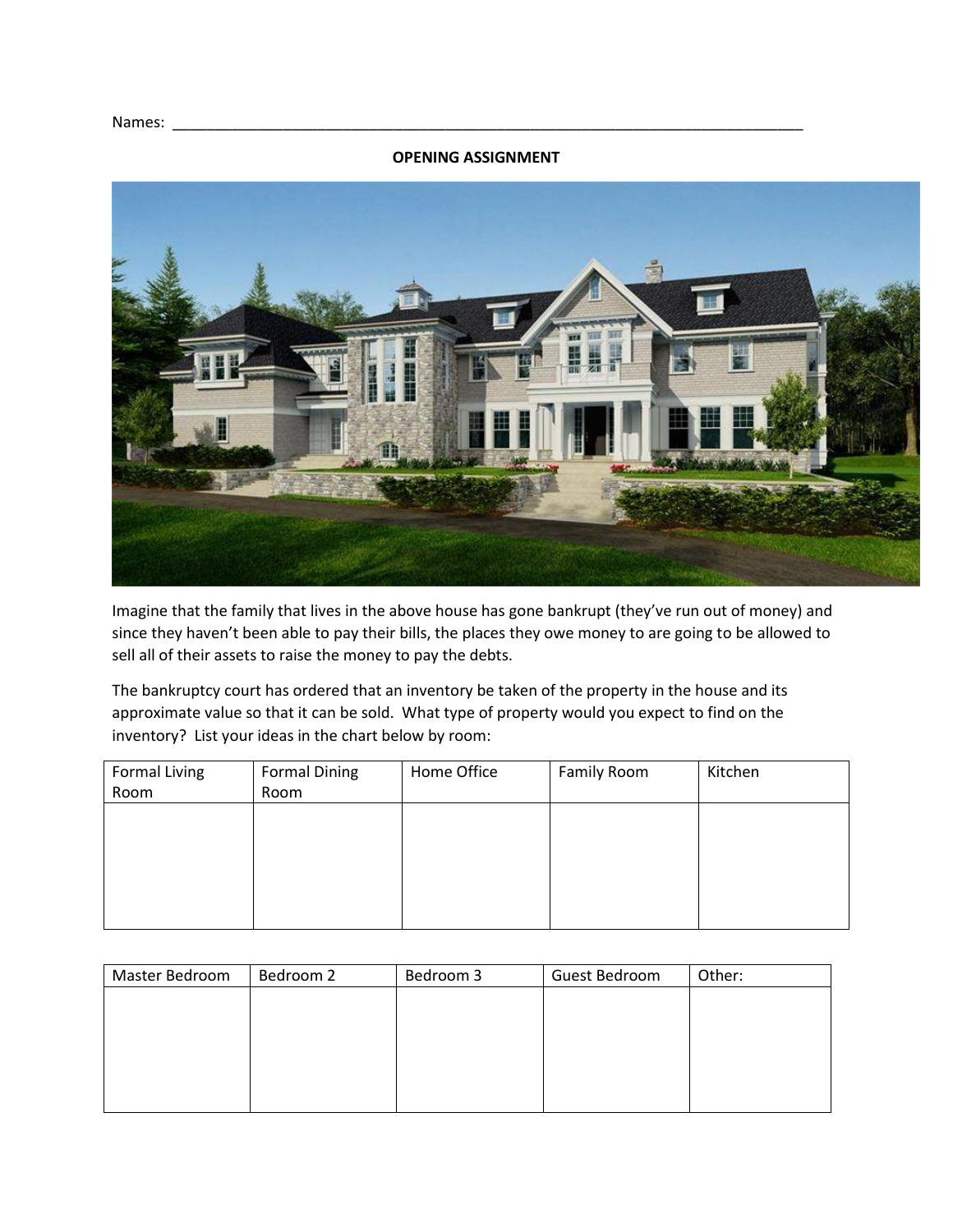#### **What can we learn about colonial life from a household inventory?**





This is the house of Isaac Royall, outside of Boston, Massachusetts.

When Isaac Royall, Sr. died, his son, Isaac Royall, Jr. inherited the house and its contents.

Royall lived in the house with his wife,

2 daughters and their servants shown below.

When Isaac Royall, Sr. died an inventory was taken of all of the property in the 2 buildings. What kind of property do you think they owned? Brainstorm and put some guesses in the appropriate boxes below.

| <b>Small Front</b> | Large Front | Dining Room | Master   | Bedroom 2      |
|--------------------|-------------|-------------|----------|----------------|
| Room (Best         | Room        |             | Bedroom  | (Blew Chamber) |
| Room)              |             |             | (Marble  |                |
|                    |             |             | Chamber) |                |
|                    |             |             |          |                |
|                    |             |             |          |                |
|                    |             |             |          |                |
|                    |             |             |          |                |
|                    |             |             |          |                |
|                    |             |             |          |                |



| Bedroom 3       | Kitchen | Spinning Room | <b>Back Foyer</b> | Livestock         |
|-----------------|---------|---------------|-------------------|-------------------|
| (Green Chamber) |         | (Garrat)      | (Front Garrat)    | (Living Property) |
|                 |         |               |                   |                   |
|                 |         |               |                   |                   |
|                 |         |               |                   |                   |
|                 |         |               |                   |                   |
|                 |         |               |                   |                   |
|                 |         |               |                   |                   |
|                 |         |               |                   |                   |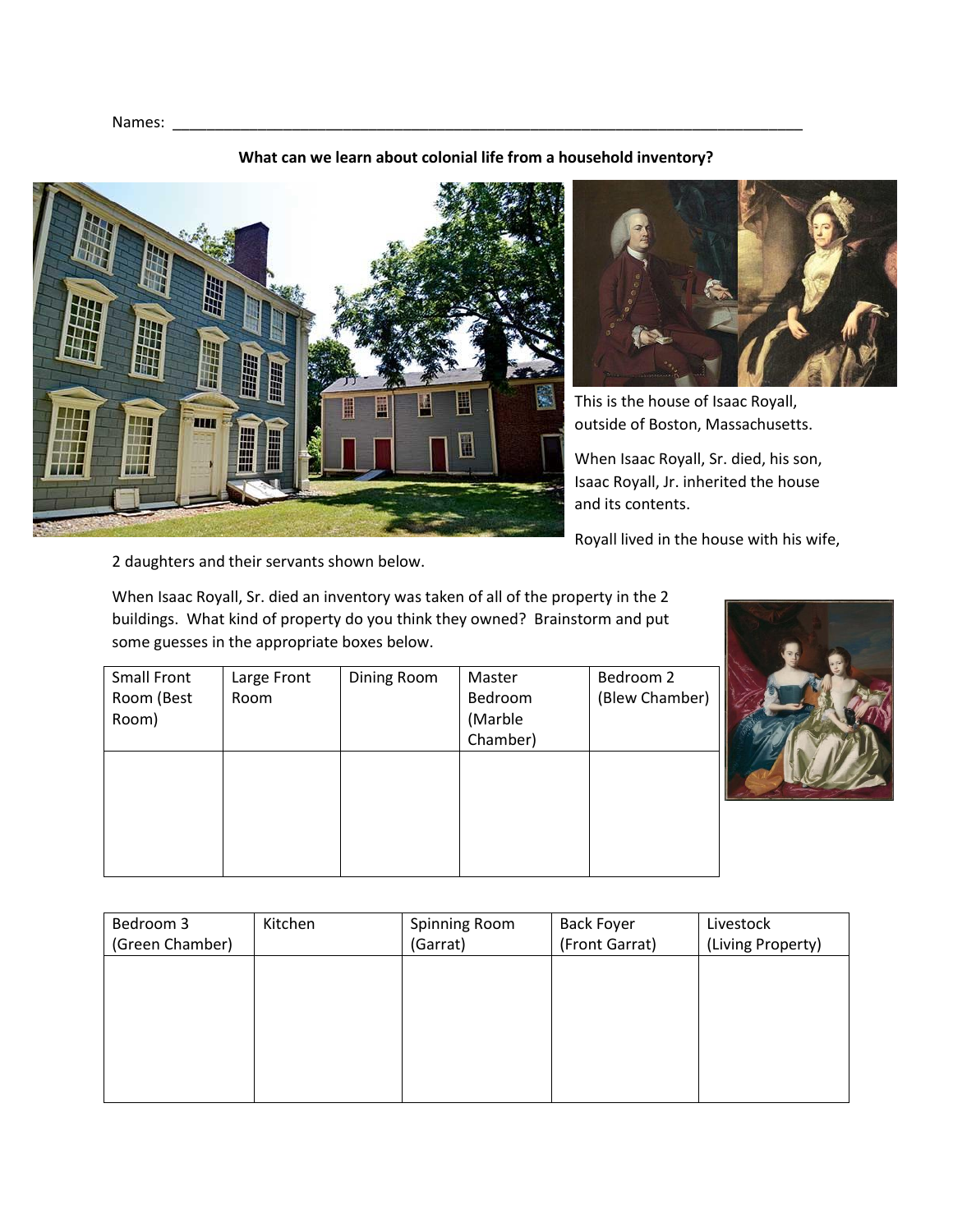Now use the inventory to see what the household contents actually were in 1739. Read through the inventory and fill in the following information:

**Best Room, Front Room, Dining Room:** What questions do you have about this room's contents?

What can you infer about the Royall family or colonial life based on the contents of this room?

Did anything in these contents surprise you?

**Marble Chamber, Blew Chamber and Green Chamber:** What questions do you have about this room's contents?

What can you infer about the Royall family or colonial life based on the contents of this room?

Did anything in these contents surprise you?

**Kitchen Chamber, Spinning Garrat, Front Garra:** What questions do you have about this room's contents?

What can you infer about the Royall family or colonial life based on the contents of this room?

Did anything in these contents surprise you?

#### **Livestock/Living Property:**

What can you infer about the Royall family or colonial life based on their "living property"?

Did anything here surprise you?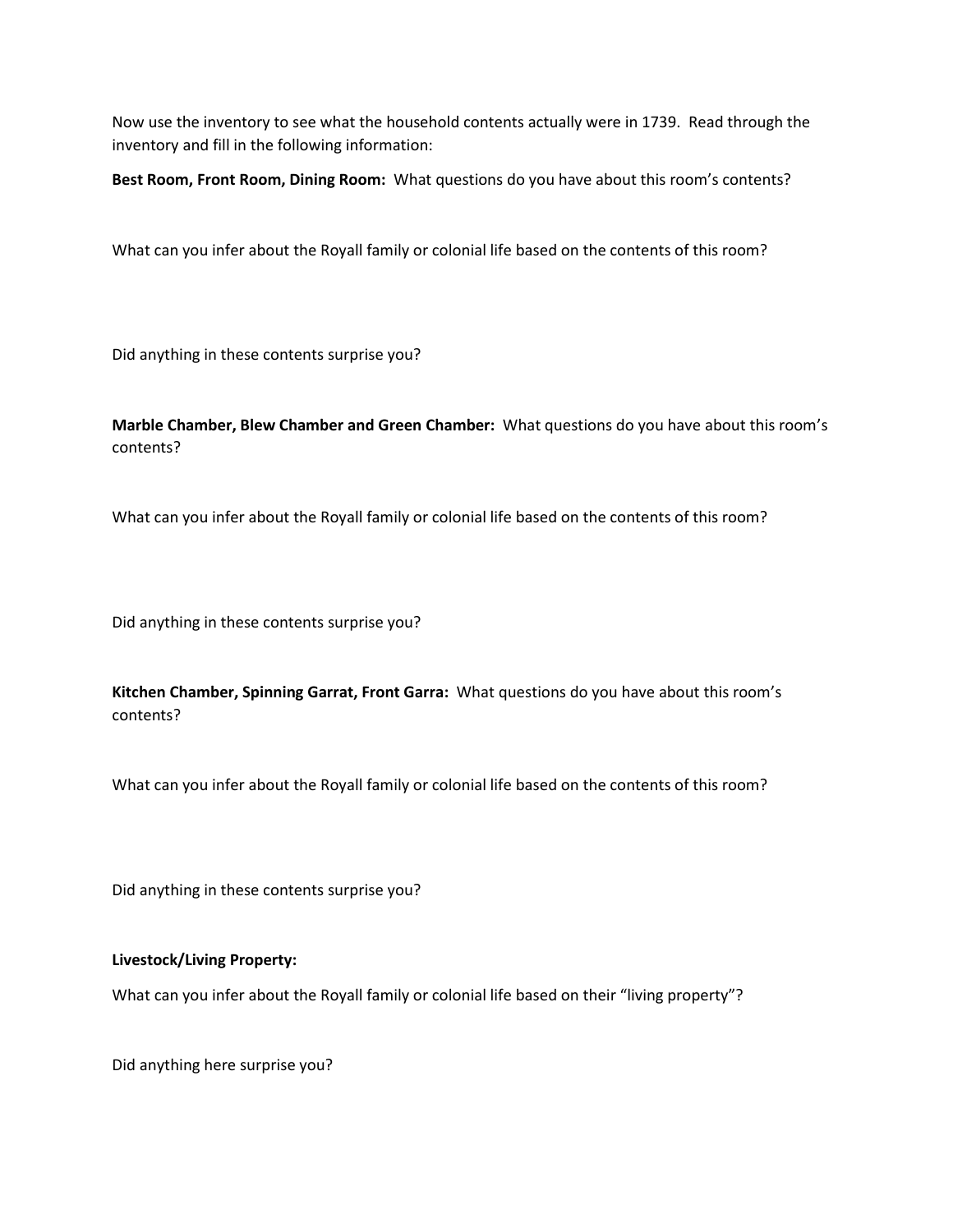| Today's Tweet<br>@ |
|--------------------|
| #                  |
| Today's Tweet      |
|                    |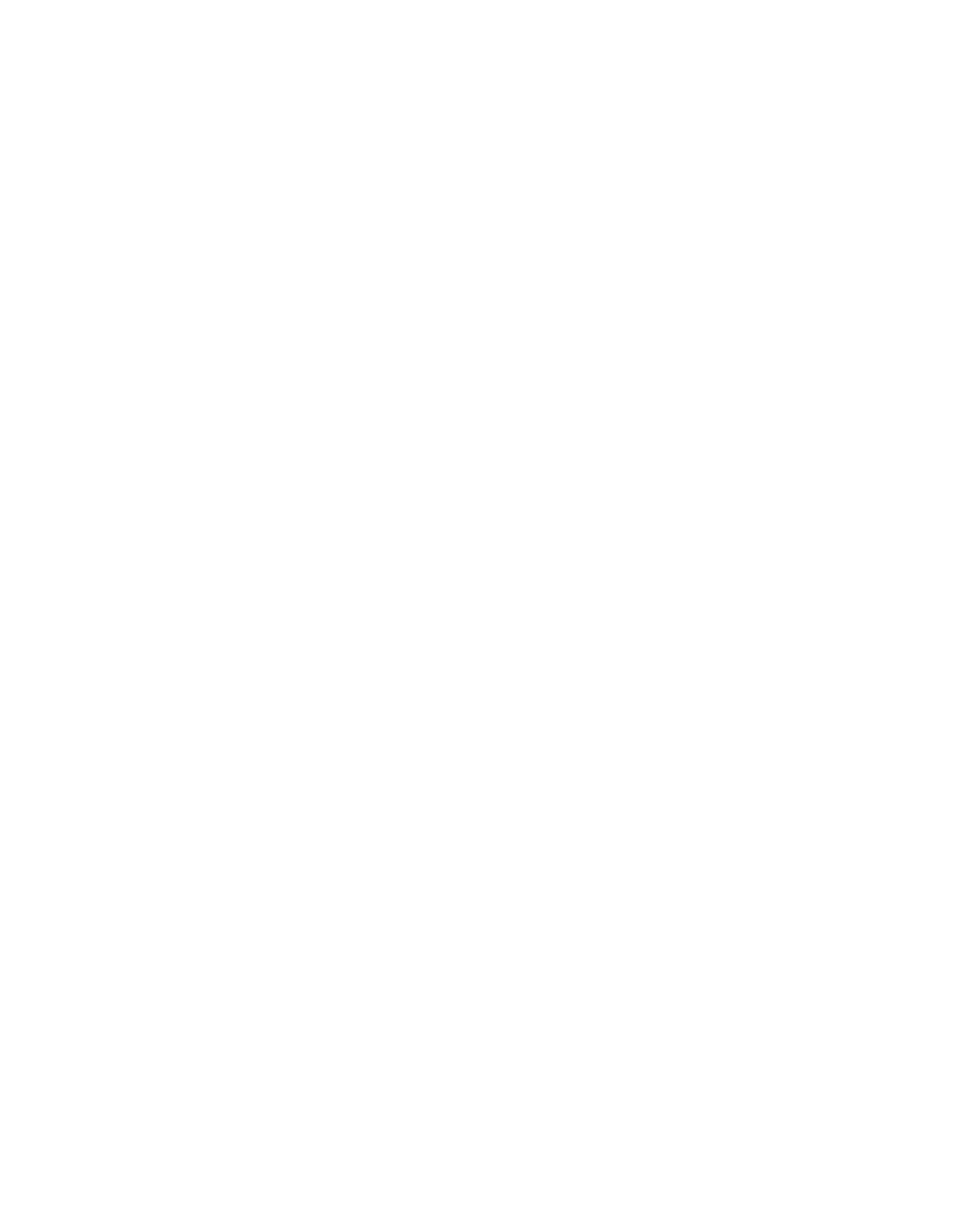Document 1. An Inventory of the House of Isaac Royall, Esq<sup>r</sup> taken by us the Subscribers this twenty-<br>Ninth Day of July 1739 (Middlesex County Probate Court File Papers, First Ser. 1648-1871, Case #19545).

 $_{\infty}$   $\epsilon$ 

 $\mathbb{R}^d$  .

| Item and Location                             | Worth in $\mathcal{I}$ | Total    |
|-----------------------------------------------|------------------------|----------|
| In the Best Room                              |                        |          |
| 1 peer Looking Glass                          | 55:0.0                 |          |
| 1 pr Large Sconces                            | 60:0.0                 |          |
| A marvel [marble] table with Iron frames      | 35:0:0                 |          |
| 2 pr brass Armes $\omega$ 40/                 | 4:0.0                  |          |
| A Jappaned tea table                          | 7.0.0                  |          |
| A Sett of Cheney [china] for the Same         | 13:0.0                 |          |
| A Large mahogeney table                       | 10:0:0                 |          |
| A Small Ditto                                 | 7.0.0                  |          |
| A Doz. Of wallnut Chares wth Leather bottomes | 30:0:0                 |          |
| A pr of brass AndIrons                        | 3:0:0                  |          |
| A fier Shovel and tonggs                      | 1:0.0                  |          |
| A Turkey Carpitt                              | 40.0.0                 | 255:0:0  |
| In the Front Room Next to Medford             |                        |          |
| 1 peer Looking Glass                          | 55:0.0                 |          |
| 1 Sconce                                      | 15:0:0                 |          |
| A mahogeny tea table                          | 3:0:0                  |          |
| A parcell of Cheney for the Same              | 3.0.0                  |          |
| A Black wallnut Desk                          | 6.0.0                  |          |
| An Easey Chear Covered wth Blew               | 7:0:0                  |          |
| Illegible                                     | 30:0:0                 |          |
| A wallnut Chease                              | 2.0.0                  |          |
| 1 doz. Burnt Cheney plates                    | 7.0:0                  |          |
| 1 doz. of blew and white Do [ditto]           | 6:0:0                  |          |
| 3 Cheney Dishes $\omega$ 60/                  | 9:0:0                  |          |
| 2 Small Cheney Bowles                         | 2:15.0                 |          |
| 1 Glass Decanter                              | :10:0                  |          |
| 1 Coffee mill                                 | 1:0:0                  |          |
| A case of Bottles Small                       | 1.0.0                  |          |
| 1 doz. burnt Cheaney plates                   | 7.0:0                  |          |
| 8 Cheney Dishes $\omega$ 30/                  | 12:0:0                 |          |
| 1 fruit plate                                 | :10:0                  |          |
| 6 wine Glasses & nine tumblers                | 3.0:0                  |          |
| 1 Iron back                                   | 2.0:0                  |          |
| 5 Custard Cups                                | :15:0                  |          |
| 2 blew and white Cheney Dishes                | 3:0:0                  |          |
| 6 Cheney Salvers                              | 3.0:0                  |          |
| 1 pr Brass Armes                              | 2:0:0                  |          |
| 1 Glass Salver                                | 1:10:0                 | 183:10:0 |
| In the Dining Room                            |                        |          |
| A Large Sconce                                | 30:0:0                 |          |
| A Mahogony table                              | 8:0:0                  |          |
| A Small Ditto                                 | 5.0:0                  |          |
| 8 Leather Chears 25/                          | 10:0:0                 |          |
| A wooden Arm Chear                            | :10:0                  |          |
|                                               |                        |          |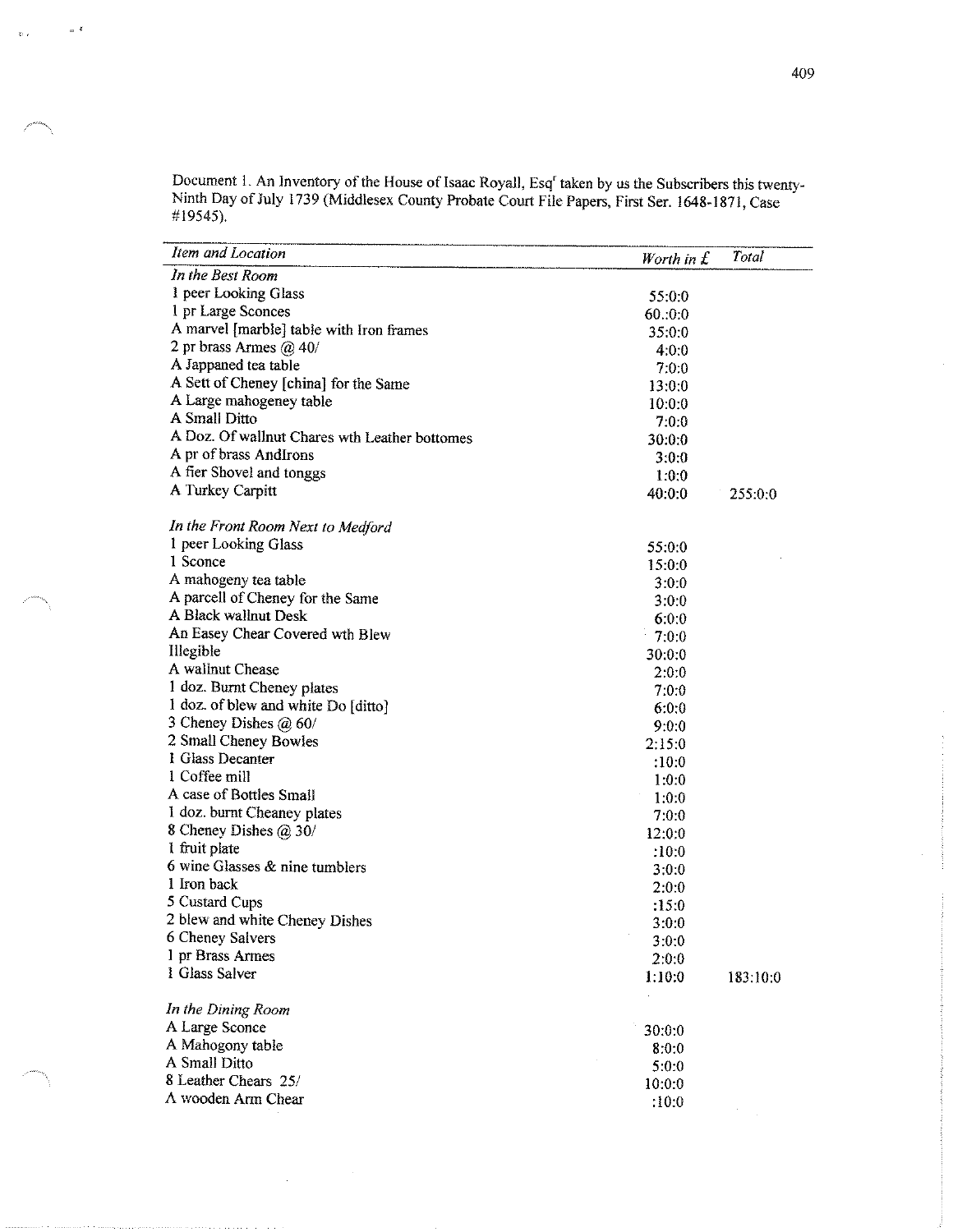| 1 pr Brass AndIrons                                                | 3:0:0   |          |
|--------------------------------------------------------------------|---------|----------|
| A fier Shovel and tonggs                                           | 1:0:0   |          |
| 2 pr brass arms 40/                                                | 4:0:0   |          |
| 2 fowling pieces $\omega$ £7                                       | 14:0:0  |          |
| 1 Iron back                                                        | 2:0:0   |          |
| 1 doz. of burnt Cheney plats                                       | 7:0:0   |          |
| 1 Glass Decanter                                                   | :2:6    |          |
| 2 Glass Salts                                                      | :8:0    |          |
| 1 Tubler [tumbler]                                                 | :4:0    |          |
| 1 pr of tobacco tonggs                                             | 1:0:0   | 86:4:6   |
| In the StarCase 1 Clock                                            | 60:0:0  |          |
| In the Marble Chamber                                              |         |          |
| 1 Sconce                                                           | 30:0:0  |          |
| A crimson Silk Damask Bed wth Conterpin featherbead Bolster        | 200:0:0 |          |
| Blankets Sheets & pillows wth an Easey Chear of the Same & Cushing |         |          |
| 3 wallnut Chears                                                   | 7:10:0  |          |
| A Turkey Carpet                                                    | 30:0:0  |          |
| 1 pr brass arms                                                    | 2:0:0   |          |
| A blew hair trunck                                                 | 3:0:0   |          |
| A Feather Bed                                                      | 10:0:0  | 282:10:0 |
|                                                                    |         |          |
| In the Blew Chamber                                                |         |          |
| A Blew Cheney Bed wth Feather Bed                                  | 40:0:0  |          |
| 1 mahogoney Chest of Draws and Chamber table                       | 60:0:0  |          |
| I Large Scone                                                      | 30:0:0  |          |
| 1 Small Ditto                                                      | 15:0:0  |          |
| 2 Chairs                                                           | :10:0   | 145:10:0 |
|                                                                    |         |          |
| In the Green Chamber viz.                                          |         |          |
| 1 Large Sconce                                                     | 30:0:0  |          |
| A Dressing Glass                                                   | 9:0:0   |          |
| [illegible] table                                                  | 10:0:0  |          |
| A Red Cheney Bed wth feather Bed                                   | 40:0:0  |          |
| 1 pr Blankets                                                      | 4:0:0   |          |
| 11 pr Sheets $@$ £5                                                | 55:0:0  |          |
| 1 pr of New holland Do                                             | 12:0:0  |          |
| 1 pr Old Do                                                        | 3:0:0   |          |
| 7 Donlap pillowbeers @ 7/                                          | 5.19:0  |          |
| 6 holland Do 15/                                                   | 4:10:0  |          |
| 5 Blankets 20/                                                     | 5:0:0   |          |
| 1 Rugg 40/                                                         | 2:0:0   |          |
| 1 Sealskin trunck                                                  | :12:0   |          |
| 1 Leather Do                                                       | :10:10  | 181:11:0 |
| In the Kitching Chamber                                            |         |          |
| 1 Looking Glass                                                    | 8:0:0   |          |
| 1 pr AndIrons Shovel & tonggs                                      | 2:0:0   |          |
| A Cloaths horse                                                    | 1:0:0   |          |
| A Close Stool                                                      | 1:10:0  |          |
| 3 Chares                                                           | :10:0   |          |
|                                                                    |         |          |

 $\hat{\psi}$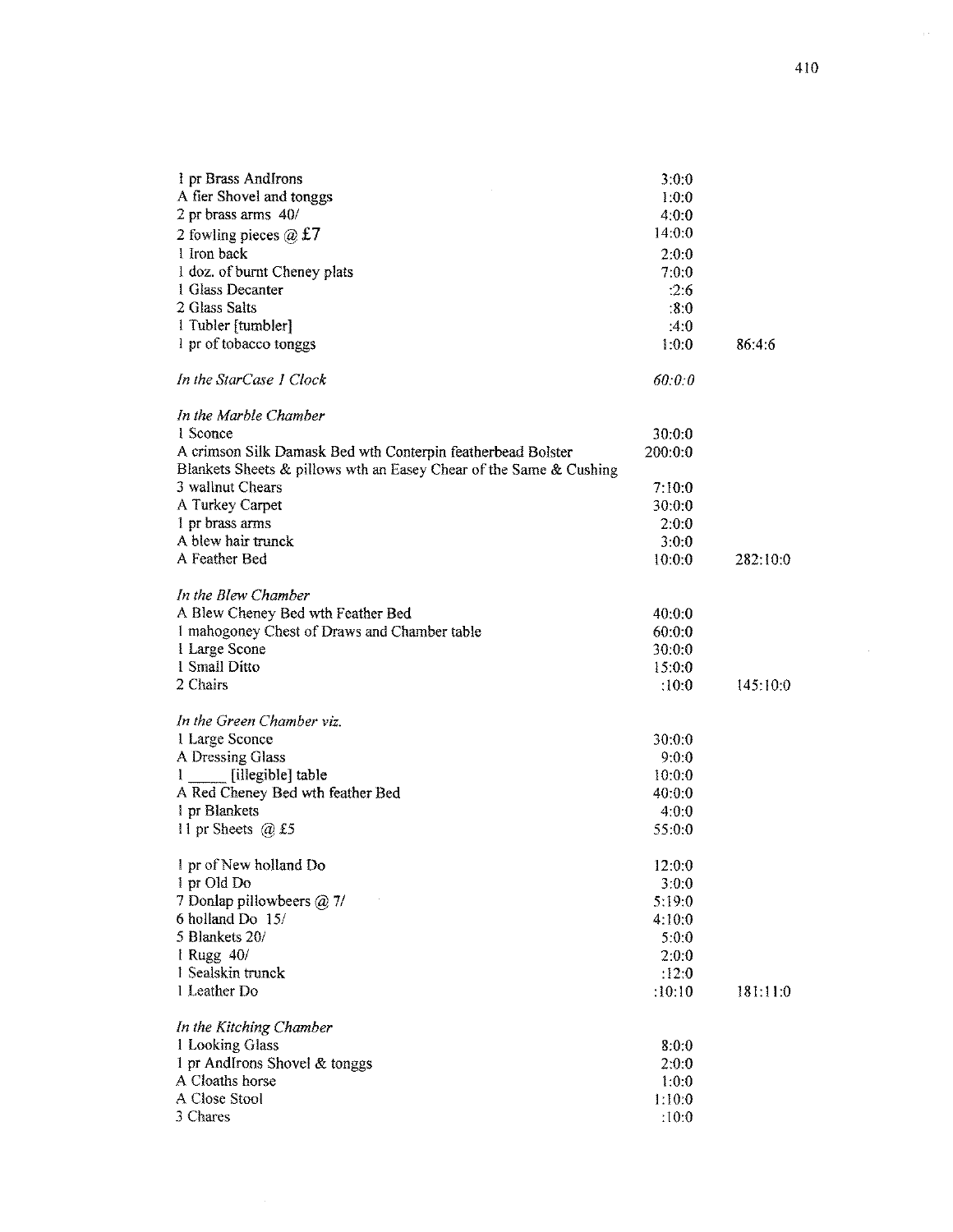| A Seal Skin trunck 12/ a leather Do                                                         | 1:4:0                    |         |
|---------------------------------------------------------------------------------------------|--------------------------|---------|
| 2 Negros Beds and Beding @ £4                                                               | 4:0:0                    |         |
| A pine table & folding Board                                                                | 2:0:0                    |         |
| 2 brushes                                                                                   | :8:0                     |         |
| 1 doz. Diapaer table Cloths                                                                 | 36.0:0                   |         |
| 5 Do at 10/                                                                                 | 2:10:0                   |         |
| 6 Breakfast Do                                                                              | 4:10:0                   |         |
| 6 Damask knapkin @ 10/                                                                      | 3:0:0                    |         |
| 9 ordinary Do 5/                                                                            | 2.5:0                    |         |
| 12 towells 5/                                                                               | 3:0:0                    | 71:17:0 |
|                                                                                             |                          |         |
| In the Spinning Garrat<br>2 Bedsteds                                                        |                          |         |
|                                                                                             | 1:10:0                   |         |
| A Spinning wheel<br>2 featherbeads Small                                                    | :15:0                    |         |
|                                                                                             | 10:0:0                   |         |
| A Negro bed Gradle @ two Blankets<br>An Ovel Table                                          | 3.0:0                    |         |
|                                                                                             | 2:0:0                    | 17:05:0 |
| In the Front Garrat viz                                                                     |                          |         |
| 7 blanketts                                                                                 | 10.9:0                   |         |
| 1 Rugg                                                                                      | 4:0:0                    |         |
| 1 Ditto                                                                                     | 4:0:0                    |         |
| 1 Old Chest                                                                                 | :15:0                    |         |
| 1 Bedsted pillow & Blster                                                                   | 6:0:0                    |         |
| 1 Small Glass                                                                               | 1:10:0                   |         |
| 1 Bed and Bolster                                                                           | 10:0:0                   |         |
| 1 turkey Carpit                                                                             | 10:0:0                   |         |
| 1 Chest                                                                                     | 2:0:0                    |         |
| 1 Small Bed Blanketts and Sheets                                                            | 6:0:0                    |         |
| 1 Bedsted                                                                                   | 1:10:0                   |         |
| 4 Chears                                                                                    | :8:6                     |         |
| 1 fier Shovel and tongs                                                                     | 1:0:0                    | 57:13:6 |
|                                                                                             |                          |         |
| In the Kitching                                                                             |                          |         |
| A Large table                                                                               | 3:0:0                    |         |
| A warming pan                                                                               | 4:0:0                    |         |
| A Jack and furniture                                                                        | 8.0:0                    |         |
| A Brass Stand for plates                                                                    | 2.0:0                    |         |
| 1 Iron Chafing Dish & Stove                                                                 | 1:10:0                   |         |
| A Bread Baster<br>A brass Chaffin Dish                                                      | :8:0                     |         |
| A Bellmettle Kittle                                                                         | 1:0:0<br>3:10:0          |         |
| 1 pr Bellows                                                                                | :5:0                     |         |
| 1 pr Andirons                                                                               |                          |         |
| Fier Sovell tongs, fender & Slice                                                           | 1:10:0<br>1.5:0          |         |
| An Iron Dripping pan                                                                        | 3:0:0                    |         |
|                                                                                             | 4:0:0                    |         |
| A Large Bellmettle Skellet<br>One Iron pott & Kettle & tramle                               | 2:0:0                    |         |
| 7 Brass Candlesticks & Snuffers                                                             | 3:0:0                    |         |
|                                                                                             |                          |         |
|                                                                                             |                          |         |
|                                                                                             |                          |         |
|                                                                                             |                          |         |
| A Brass flower Box<br>A Brass Candle Box<br>2 tin Dish Covers 2 Cake pans 1 tin pudding pan | :8:0<br>1:10:0<br>1:10:0 |         |
| 1 Iron Skillet                                                                              | :10:0                    |         |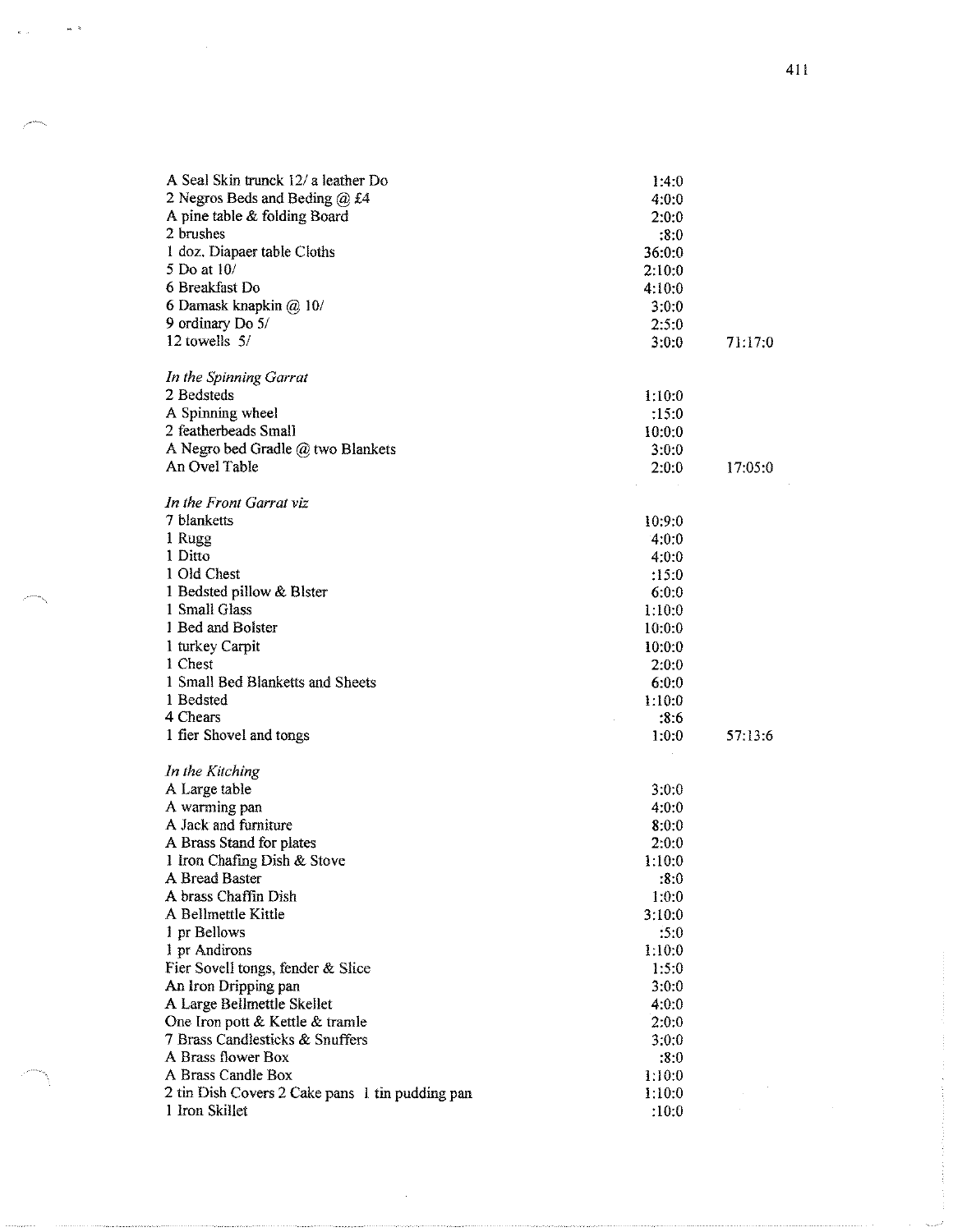| 2 Grid Irons                                           | 1:5:0    |          |
|--------------------------------------------------------|----------|----------|
| 1 Spitt and wheele                                     | :15:0    |          |
| A Brass Skimmer & Ladle                                | 1:0:0    |          |
| 6 Chairs $(a)$ 3/6                                     | 1:1:0    |          |
| 1 pr Small Stillards                                   | :10:0    |          |
| 1 Copper Kettle wth ? $@$ 5/                           | 11.10:0  |          |
| 1 Brass Do 39/                                         | 6:0:0    |          |
| 1 Large Iron Do                                        | 4:0:0    |          |
| 1 Small Iron pott                                      | :6:0     |          |
| 2 Iron tramells $@$ 15/                                | 1.10:0   |          |
| I frying pan                                           | 1:5:0    |          |
| 1 Iron Kittle                                          | 1:0:0    |          |
| 1 Churn                                                | 1:0:0    |          |
| A parcell of tub tables & stools and other wooden ware | 5:0:0    |          |
| 1 pr Andirons & tongs & Slice                          | 3:0:0    |          |
| A watering pot                                         | .15:0    |          |
| 18 milk pans                                           | .18:0    |          |
| 5 Negroes Beds and beding                              | 15:0:0   |          |
| 115lb petwer $\omega$ 4/6                              | 25:17:6  |          |
| 1 Iron bar                                             | :15:0    | 124.17:6 |
| 60 g/w oz of plate $\omega$ 30/                        | g14:5:0? |          |
|                                                        |          |          |

| 124.17:6 |  |  |
|----------|--|--|
|          |  |  |

| A Cattalogue of Books                           |                         |        |
|-------------------------------------------------|-------------------------|--------|
| Echards History of England                      | 1 Vol.                  | 2:0:0  |
| Rapins Do                                       | 2                       | 12:0:0 |
| <b>Chambers Dictionary</b>                      | $\overline{c}$          | 20:0:0 |
| Tilotsons work                                  | 3                       | 10:0:0 |
| Mall's Gephey                                   | $\frac{1}{2}$           | 3:0:0  |
| <b>Burnits History</b>                          |                         | 8:0:0  |
| <b>Locks Works</b>                              | $\overline{\mathbf{3}}$ | 8:0:0  |
| History of Knights of Malta                     | $\overline{c}$          | 1:10:0 |
| Priallaves (?) works                            | $\overline{2}$          | 2:0:0  |
| Taylors Life and Deth of the Holey Jesus 1      |                         | 3:0:0  |
| <b>Falthams Resolves</b>                        |                         | :12:0  |
| Tacitus                                         | $\overline{2}$          | 1:5:0  |
| Province Lawbook                                |                         | 1:10:0 |
| <b>Brunetts History of Reformation</b>          | -2                      | 1:5:0  |
| Tryall of Earl Macklesfield                     |                         | 1:0:0  |
| Lawrances Agrivelture (agriculture)             |                         | :15:0  |
| Duke of Malboroughs Life                        | 3                       | 1:16:0 |
| <b>Spences Morralls</b>                         |                         | 1:0:0  |
| Spectacle of Nature                             | 3                       | 1:16:0 |
| Ground Reson of the Christian Religion          |                         | :12:0  |
| Defence of Christianity                         |                         | :10:0  |
| Vindication of Do                               | 2                       | 1:10:0 |
| Doctr. Souths Works                             | 6                       | 5:0:0  |
| Establishment of Brittany among ye Gauls 2      |                         | 1:0:0  |
| History of the Revolutions of ye Roman Republik |                         | 1:10:0 |
| 2                                               |                         |        |
| History of ye Revolution of Portugal            |                         | :12:0  |
| Shakespears works                               | 3                       | 3:0:0  |
| Religious Phylosophers                          | 1 & 3                   | 1:10:0 |
| Life and History of Lewis 14 <sup>th</sup>      | 2                       | 1:10:0 |
|                                                 |                         |        |

 $\langle \sigma \rangle$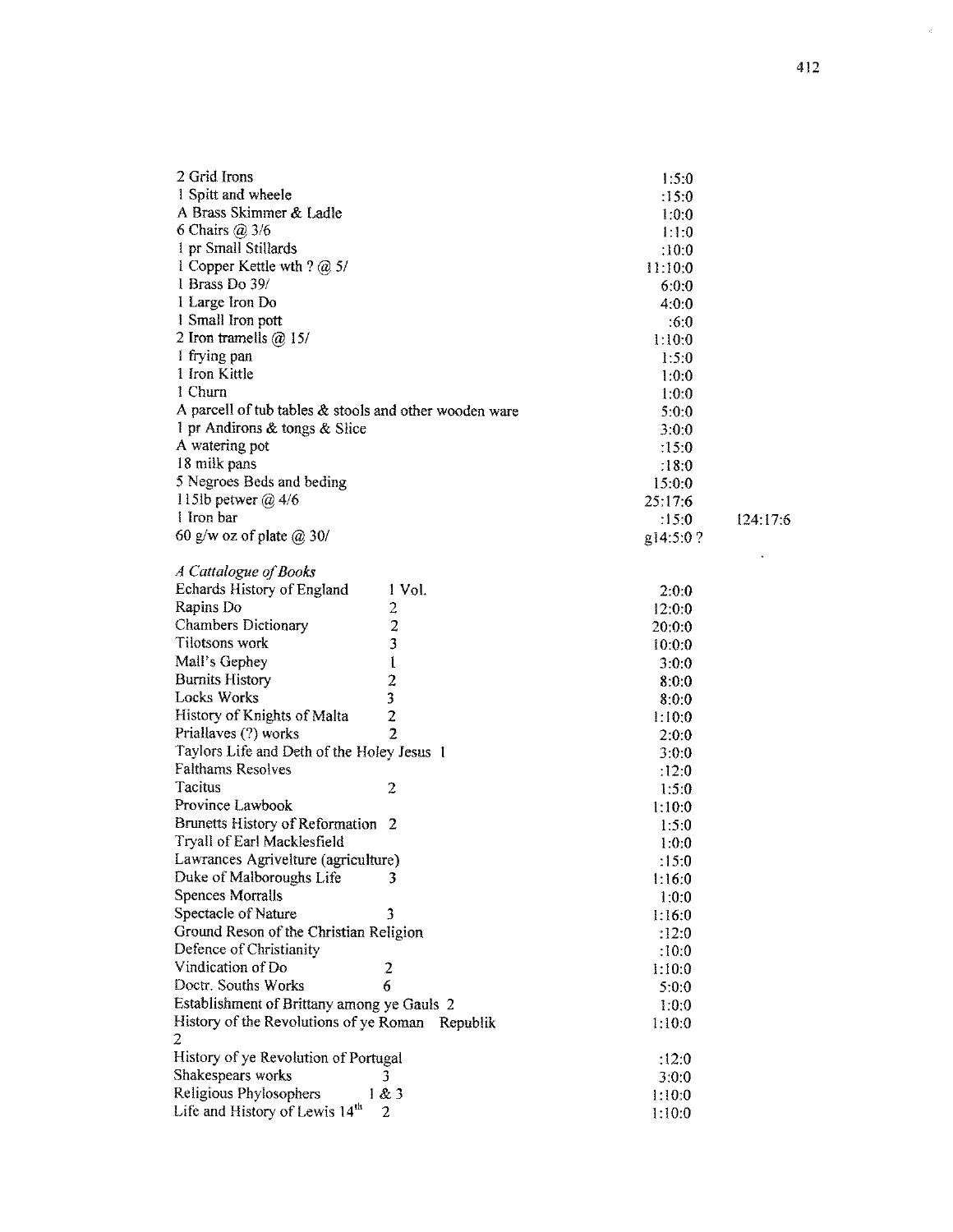| Doct. Bulls works<br>2                                       |                         | 1:10:0   |          |
|--------------------------------------------------------------|-------------------------|----------|----------|
| Bradleys agraculture<br>4                                    |                         | 2:8:0    |          |
| Sr. Wm. Temples Letters to ye king 3                         |                         | 1:0:0    |          |
| Reign of Queen Ann                                           |                         | :12:0    |          |
| Mortimors art of Husbandry                                   |                         | :10:0    |          |
| <b>Travels of Robert Mordeu</b>                              |                         | :10:0    |          |
| Boerhaves Elements of Chemistry 3                            |                         | 2:0:0    |          |
| Gazettien                                                    |                         | :15:0    |          |
| <b>Wilsons Trigonometry</b>                                  |                         | :10:0    |          |
| <b>Euclids Elements</b>                                      |                         | 1:0:0    |          |
| Princes Crenology                                            | $\overline{\mathbf{c}}$ | :12:0    |          |
| Catos Letters                                                | 4                       | 2:0:0    |          |
| Phillips way of teaching                                     |                         | :6:0     |          |
| Ancient and Modern Languages                                 |                         | :10:0    |          |
| Life of Doct. Ball                                           |                         | :5:0     |          |
| Roman History                                                | 5                       | 3:10:0   |          |
| Clarindon History of Civil Wars                              | 6                       | 6:0:0    |          |
| Present State of Grate Brittane                              | $\overline{2}$          | :18:0    |          |
| History of Europe                                            |                         | :10:0    |          |
| <b>Boxsters Infant Baptism</b>                               |                         | :3:0     |          |
| History of Europe in 1705                                    |                         | :15:0    |          |
| Continuation of morning Exersise                             |                         | :15:0    |          |
| Littletons Dictionary                                        |                         | 2:10:0   |          |
| Work of the Auther of the hole Duty of man                   |                         | 4:0:0    |          |
| County Justice                                               |                         | 1:0:0    |          |
| Hugh Grotious on War & Peace                                 |                         | :6:0     |          |
| Shaftsburys works                                            | 3                       | 3:0:0    | 136:0.0  |
| Cattle                                                       |                         |          |          |
| 20 Cows @ £10                                                |                         | 200.0:0  |          |
| 2 bulls<br>8                                                 |                         | 16:0:0   |          |
| 1 Steere                                                     |                         | 12:0:0   |          |
| 2 Yoak Oxen 28                                               |                         | 56:0:0   |          |
| 2 heffers<br>7                                               |                         | 14.0:0   |          |
| $\overline{2}$<br>4 Calves                                   |                         | 8:0:0    |          |
| A mair $& 2$ colts                                           |                         | 20:0:0   |          |
| 5 score Sheep @ 18                                           |                         | 90:0:0   |          |
| 1 Cart horse<br>16                                           |                         | 16.0:0   |          |
| $\overline{2}$<br>14 Swine                                   |                         | 28:0:0   |          |
| 4 Coach horses                                               |                         | 200:0:0  |          |
| A Chariot and 2 pr harnesses                                 |                         | 300:0:0  |          |
| 2 Carts                                                      |                         | 12:0:0   |          |
| 9 Negro Men named Fortune Barron Peter Ned house Peter Robin |                         | 900:0:0  |          |
| Quamino Cuffe Smith Phillip                                  |                         |          |          |
| 4 Negro Women named Ruth Trace Sue & Jonto                   |                         | 300.0.0  | 2172:0:0 |
| Dwelling house                                               |                         | 4000:0:0 |          |
| Out Kitching                                                 |                         | 200:0:0  |          |
| Pidgen house                                                 |                         | 50:0:0   |          |
| Cornhouse                                                    |                         | 100:0:0  |          |
|                                                              |                         |          |          |
| Coach house and Stable                                       |                         | 200:0:0  |          |

 $200:0:0$ 

 $\mathcal{O}^{(1)}$ 

1 New barn

 $\bar{q}_2$  .  $\bar{z}$ 

413